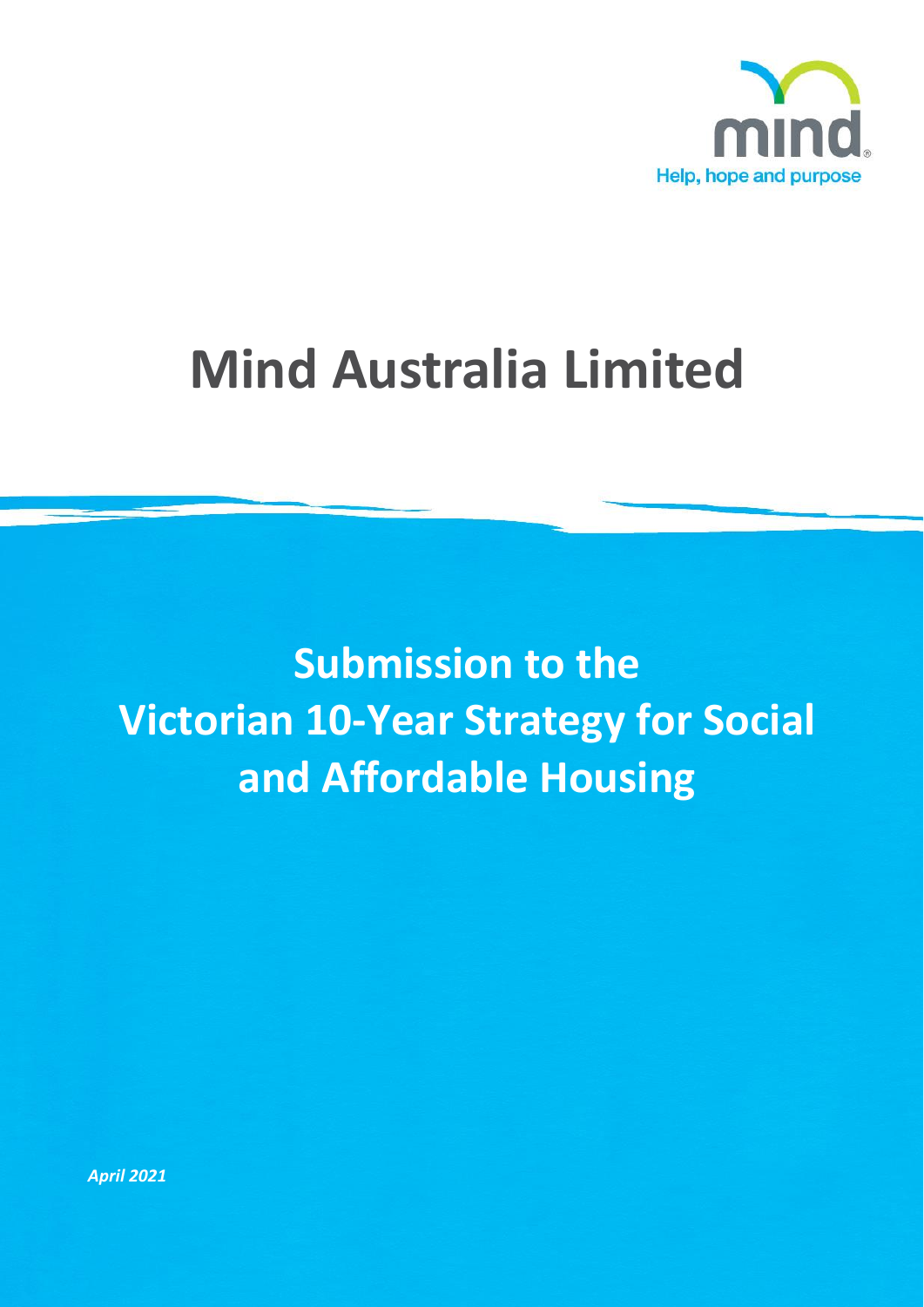

## **About Mind**

Mind Australia Limited (Mind) is one of the country's leading community-managed specialised mental health service providers. We have been supporting people dealing with the day-to-day impacts of mental ill-health, as well as their families, friends and carers for over 40 years. In the past financial year, our 1059 staff provided 254,183 hours of recovery-focused, person-centred support to 11,480 people, including residential rehabilitation, housing, homelessness and tenancy support solutions, personalised support, youth services, family and carer services and care coordination. Over 74% of Mind clients reside in Victoria.

Mind's service provision intersects with the issues of housing and homelessness for people experiencing mental ill-health, by providing the following services in Victoria:

## **1. Prevention and Recovery Care (PARC) services**

Mind is the largest non-clinical provider of Prevention and Recovery Care centres in Victoria, a subacute bed based service.

The majority of PARCs provide short-term (up to 28 days) support in a residential setting, providing an alternative to hospitalisation (step up) or transition from hospital back into the community (step down). There are three different models: Youth (16 – 25 years), adult (25 – 65) and extended adult (25 – 65, but includes a longer stay of up to 6 months).

Mind manages six Adult PARCs, three youth PARCs and one extended adult PARC in Victoria in partnership with area mental health services.

#### **2. Community Recovery Program (CRP)**

The CRP is run in partnership with the Austin Hospital. This sub-acute bed based service provides 24-hour support and accommodation for between six months to two years. It is a rehabilitation program for people with enduring and serious mental health issues who may be exiting a secure extended care service or forensic hospital, to assist them transition back to the community. It provides assistance with mental health issues, social and vocational life skills and other needs, including housing needs post-discharge. As these services are partnered with a health service, the staffing configuration includes psychiatrists, mental health nurses, and allied health staff, as well as Mind's community mental health nurses and practitioners.

#### **3. Supported Independent Living (SIL)**

Mind provides support to people living with psychosocial or dual disability living in in a mixture of self-contained units, stand-alone houses and townhouses, as well as within Specialist Disability Accommodation for people who have SIL in their NDIS packages. Residents are supported with a range of individual and group activities that promote social connection and skills for independent living.

Mind provides support across 20 sites in Victoria, with tenancy provided by a separate third party.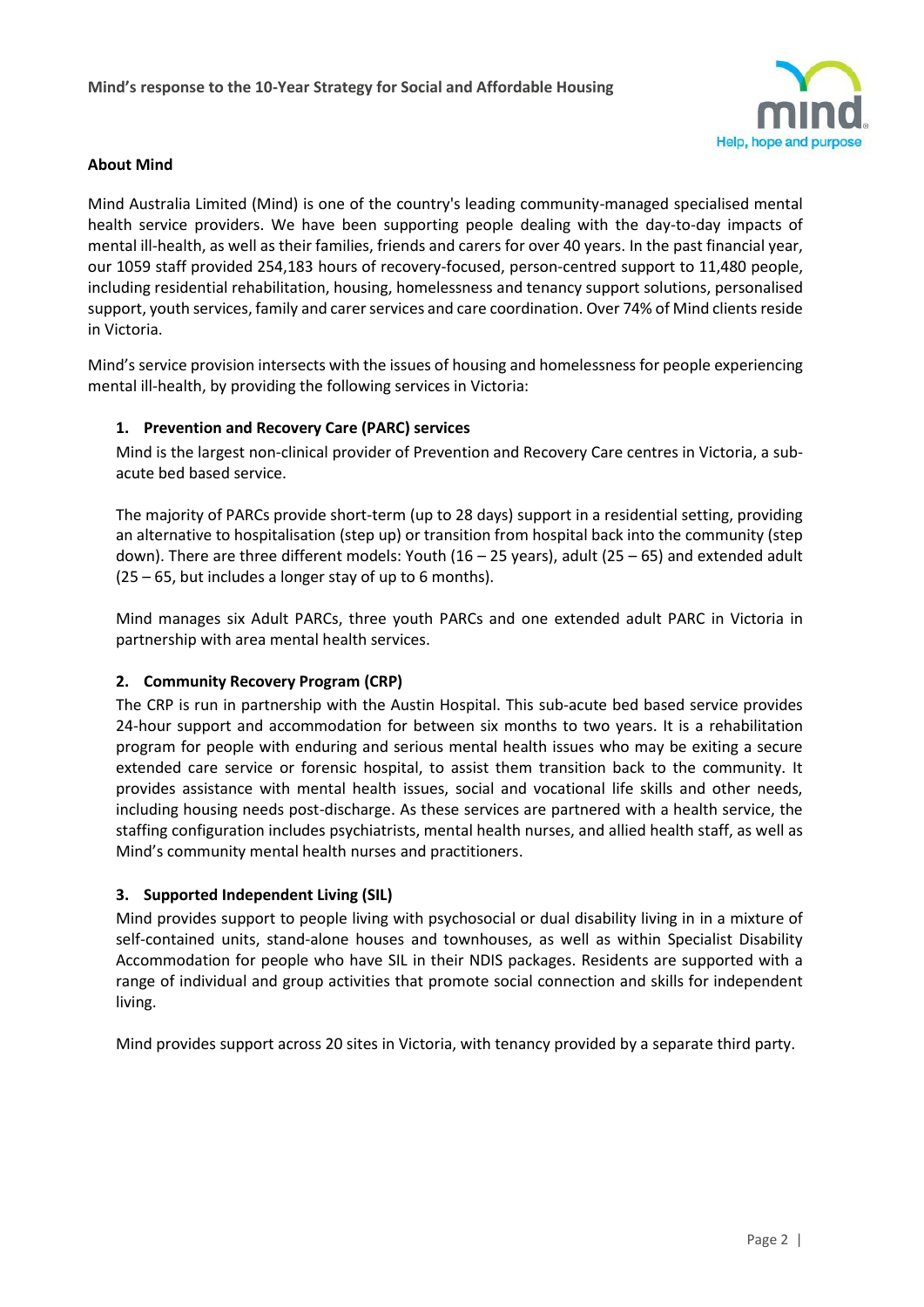

# **4. The Haven Foundation**

A subsidiary of Mind, the Haven Foundation is a Victorian based Community Housing Provider which provides permanent accommodation in multiple unit buildings for 32 people living with serious and persistent mental illness in Victoria.

There are currently two sites in operation; South Yarra and Frankston. Construction is about to finish on new residences in Geelong and Laverton, with plans to build in Mooroopna, Epping and Pakenham.

Key features of the Haven model include:

- Facilitating family connectedness and community inclusion.
- Affordable and secure tenancy, for as long as the client wants to live there.
- Onsite psychosocial support available 24 hours each day.
- Location that maximises social inclusion.
- Design features such as soundproofing, private and secure entrances, sensory rooms and gardens.
- Individual apartments with kitchen, bathroom and laundry.
- Access to common spaces of lounge, garden and outdoor areas.
- Supported independent living.

#### **5. Youth residential rehabilitation and youth residential transitional support**

The youth residential rehabilitation service is a residential program for young people  $(16 - 25$  years) provided in a supportive home-like environment for up to one year. Residents are supported with a range of individual and group activities that promote self-care, social connection, skills for independent living and participation in education, training or employment. Mind provides support at three services in Victoria.

The inner-north youth transitional support program is a residential service for young people experiencing homelessness. The program provides 24-hour residential support for a period of 12 months. The program delivers a range of one-on-one support and group programs designed to help young people develop skills for independent living, address emerging/diagnosed mental ill-health and prevent a return to homelessness

#### **6. From Homelessness to a Home**

Homelessness to a Home Initiative (H2H) is a state government initiative that provides housing and support to people who were provided hotel accommodation during COVID-19. Mind will provide tailored and targeted psychosocial support and intensive case management in four different regions as part of three established consortiums. H2H has provided Mind with the opportunity to apply housing first principles as outlined in our Trajectories research, including a robust model of care that provides recovery oriented support so they can rebuild their lives after periods of homelessness and rough sleeping.

#### **7. Independent Living Options**

Individual Living Options (ILO) is a recent NDIS offering that Mind Australia is currently piloting.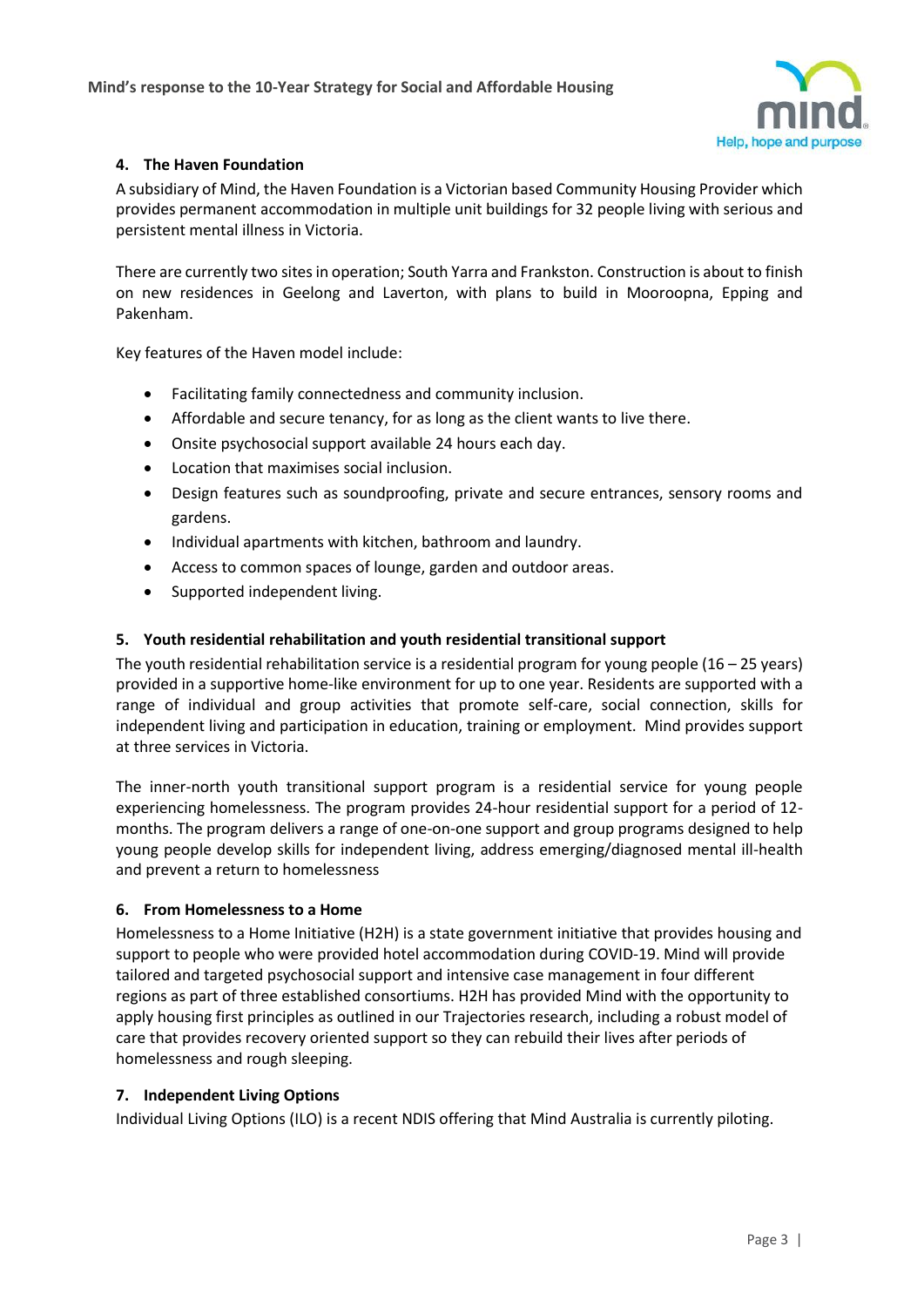

An ILO is a flexible and tailored home and living support package, built via a co-design process with the customer. The package of support considers an individual's preferences holistically and consists of a primary support (living arrangement) and wraparound supplementary supports (both formal and informal).

#### Mind's Research and Advocacy Division

In addition to our work as a service provider, Mind has a dedicated research and advocacy department whose remit is to build the evidence base for service delivery, and to develop policy and system reform options that reflect the experiences and needs of people who experience mental ill-health, their families and communities. Our current advocacy priorities include housing for people who experience serious mental health issues, and getting a fair deal for people who undertake unpaid care.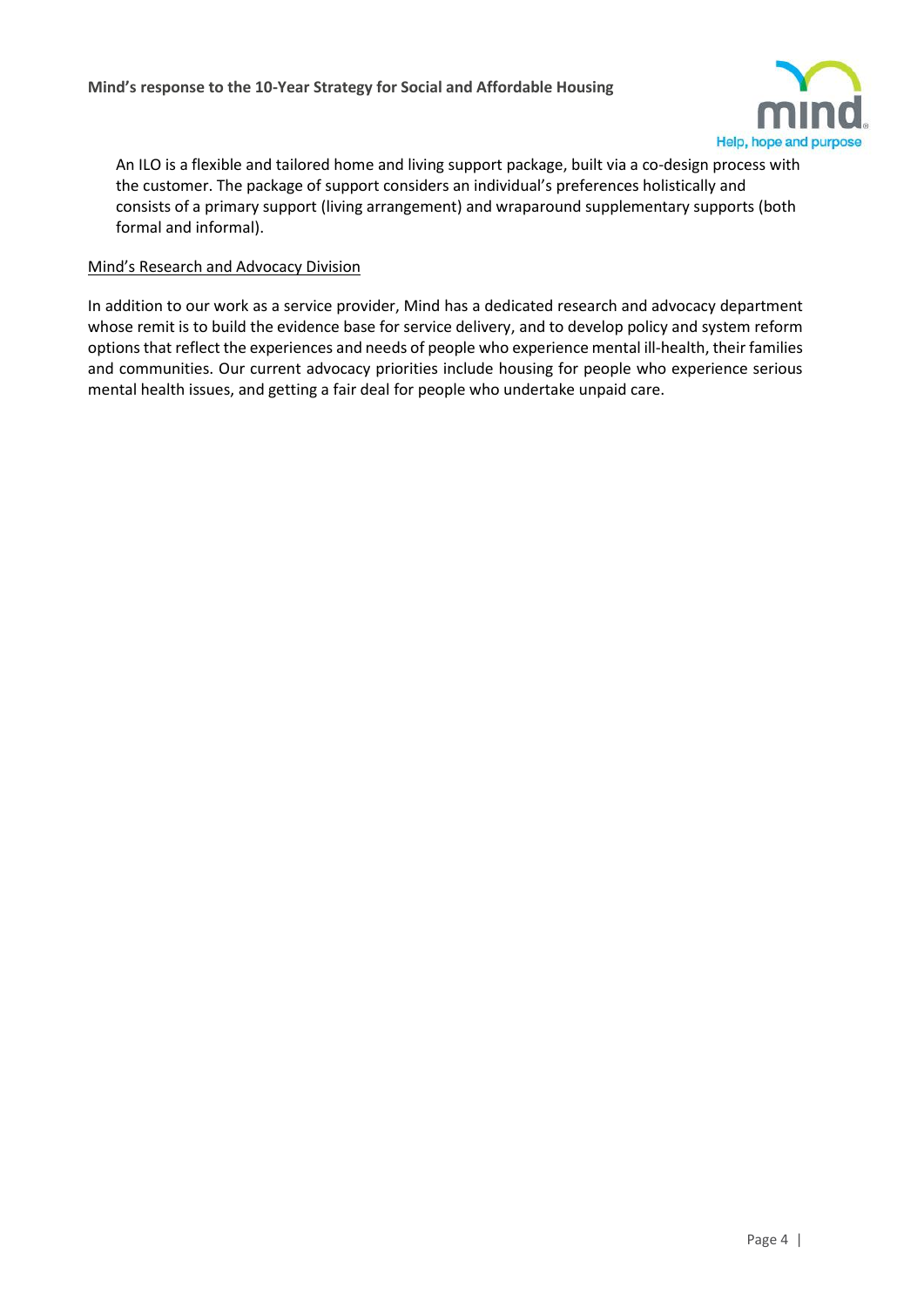

#### **Introduction**

Mind appreciates the opportunity to provide a submission to the 10-year Strategy for Social and Affordable Housing. We commend the Victorian Government for its Big Housing Build initiative (including 2000 homes set aside for people with mental illness) and for consulting with the sector on a 10-year strategy to ensure there is ongoing investment and considerations for the next decade.

As the Sector Consultation Paper states, social and affordable housing must be designed and delivered in a way that is responsive to the needs of different people, including people experiencing mental illness. To assist Homes Victoria with its considerations for the 10-year strategy, Mind provides the following information to specifically address the needs of people experiencing mental ill-health who need, or are at risk of requiring support from the State Government to access secure and safe housing. In addition to responding to this issue, we also provide comments in relation to the specific needs of Aboriginal people and young people, as well as important features of affordable housing and ideas for future engagement.

As a community mental health provider in Victoria with significant focus on providing supported living, and having conducted research in this area, Mind is well-placed to provide information and advice to assist with this inquiry. We would welcome the opportunity to engage further throughout the consultation process.

## **Trajectories research**

Before addressing the issues in the Sector Consultation Paper, we would like to direct Homes Victoria to the research Mind has undertaken which considers how to improve housing and accommodation outcomes for people experiencing mental ill-health. Mind has recently finalised a research project in partnership with The Australian Housing and Urban Research Institute (AHURI), titled *Trajectories*: *the interplay between mental health and housing pathways*.

The research includes analysis of national data sets, evidence from workshops with service providers from housing and mental health systems, and interviews with 130 consumers, families and carers across Australia. Findings from the research interviews, as far as we are aware, is the largest body of lived experience knowledge on mental health and housing in Australia.

The research findings have been compiled into the following reports:

- 1. Final research report: This report comprises all the research undertaken
- 2. Report for national consumer and carer consultations: This report captures the voices of people who have experienced issues with their mental health and their interactions with mental health and housing services.
- 3. Quantitative evidence on the relationship between mental health and housing: This report examines the relationships between housing and mental health using the Household, Income and Labour Dynamics in Australia (HILDA) Survey and Journeys Home datasets.
- 4. Evidence review: This report provides a summary of the research literature on housing and mental health that existed before the Trajectories research was undertaken.
- 5. The report for Aboriginal and Torres Strait Islander consultations. This report focusses on the voices of Indigenous people who have experienced issues with their mental health and their interactions with mental health and housing services and was conducted in partnership with Aboriginal and Torres Strait Islander organisations.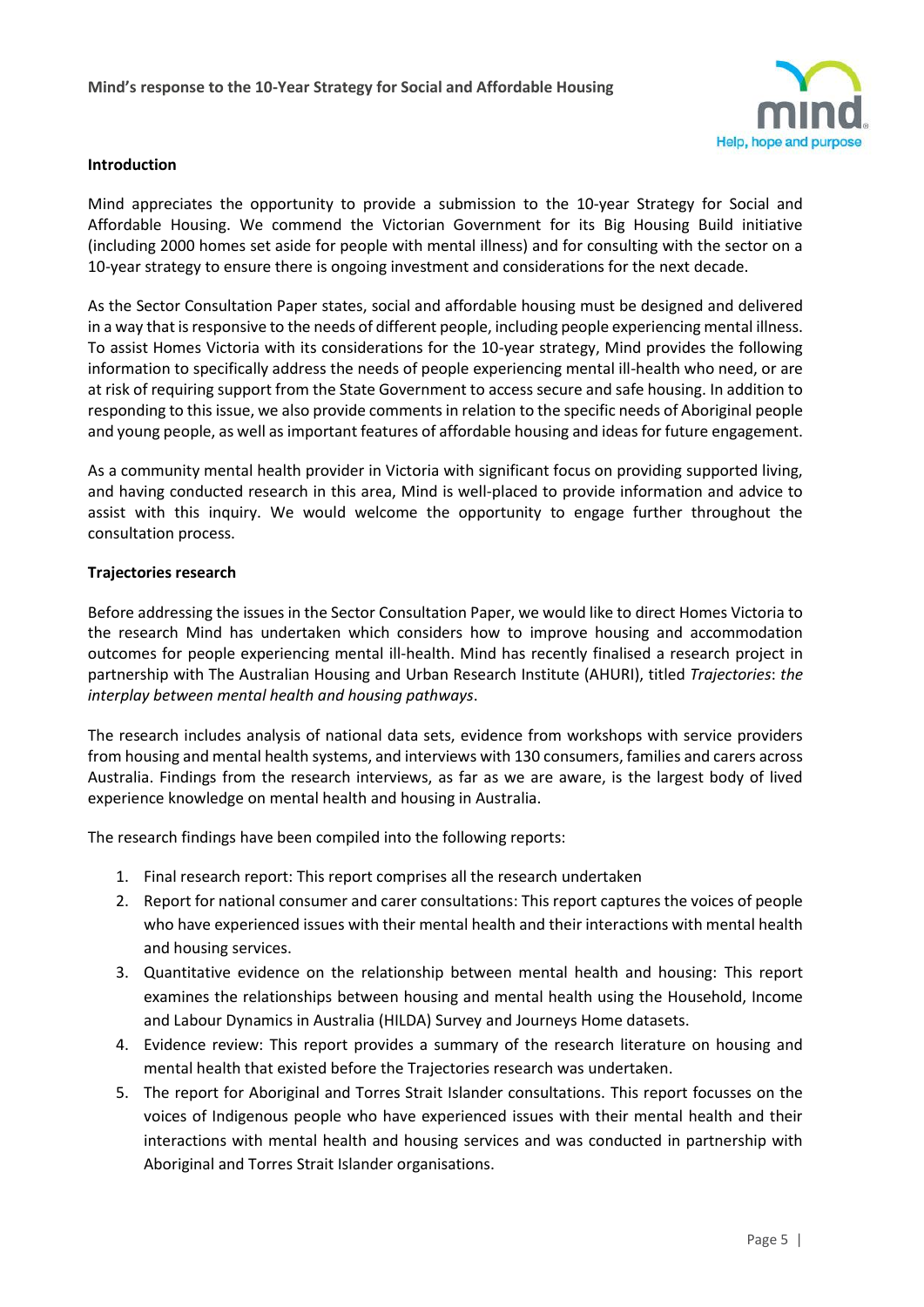

Following this research, Mind, AHURI and Mental Health Australia conducted a policy development process to identify priority policies that should be implemented to ensure access to appropriate, safe, secure and affordable housing for people experiencing mental ill health. To determine the policy priorities, 33 people with policy knowledge and expertise in the fields of housing, homelessness and mental health, including those with lived experience participated in modified Delphi process across five rounds of engagement. The Delphi process determined that there are three main policies that should be implemented as a matter of priority, with specific interventions attached to each priority. The three policy priorities are:

- 1. Provide genuine choice and control in housing by increasing the availability of safe, secure, appropriate and affordable housing
- 2. Increase support to sustain tenancies of people with lived experience of mental ill health who are able to live independently
- 3. Strengthen early intervention and prevention

All Trajectories reports are available at: [https://www.mindaustralia.org.au/about-mind/research-and](https://www.mindaustralia.org.au/about-mind/research-and-evaluation/trajectories-interplay-between-mental-health-and-housing-pathways)[evaluation/trajectories-interplay-between-mental-health-and-housing-pathways](https://www.mindaustralia.org.au/about-mind/research-and-evaluation/trajectories-interplay-between-mental-health-and-housing-pathways)

Mind would also welcome the opportunity to meet with Homes Victoria to discuss the research findings in greater detail.

## **The interplay between mental health and housing**

 $\overline{a}$ 

The Trajectories research clearly articulates that housing/homelessness and mental health have a bidirectional relationship. Mental ill-health increases the likelihood of housing instability or homelessness, and housing instability and homelessness can contribute to mental ill-health. Mind contends that the 10-year strategy cannot be developed without considering the strong links with mental ill-health.

Key findings from the research show just how closely mental health, housing and homelessness are interrelated. Quantitative analysis from HILDA shows that poor and deteriorating mental health directly impacts housing stability. People who experienced severe psychological distress had an 89 per cent increased likelihood of financial hardship in the following year and a 96 per cent increased likelihood of experiencing financial hardship within two years. They also had a 28 per cent increased likelihood of experiencing a forced move in the following year and a 26 per cent increased likelihood of experiencing a forced move in the following two years.

Similarly, people with a diagnosed mental health condition had a 44 per cent increased likelihood of financial hardship within one year and a 46 per cent increased likelihood of financial hardship within two years. They also had a 39 per cent increased likelihood of a forced move within one year and a 32 per cent increased likelihood of a forced move within two years.<sup>1</sup> This quantitative analysis is supported by the data and information collected from consumer and carer consultations.

Mind Australia supports the Royal Commission into Victoria's Mental Health System's recommendation that people living with mental illness or psychological distress are recognised as a priority population

<sup>&</sup>lt;sup>1</sup> Brackertz, N., Borrowman, L., Roggenbuck, C. Pollock, S. and Davis, E. (2020) Trajectories: the interplay between mental health and housing pathways. Final research report, Australian Housing and Urban Research Institute Limited and Mind Australia, Melbourne, [https://www.ahuri.edu.au/research/trajectories.](https://www.ahuri.edu.au/research/trajectories) Page 34.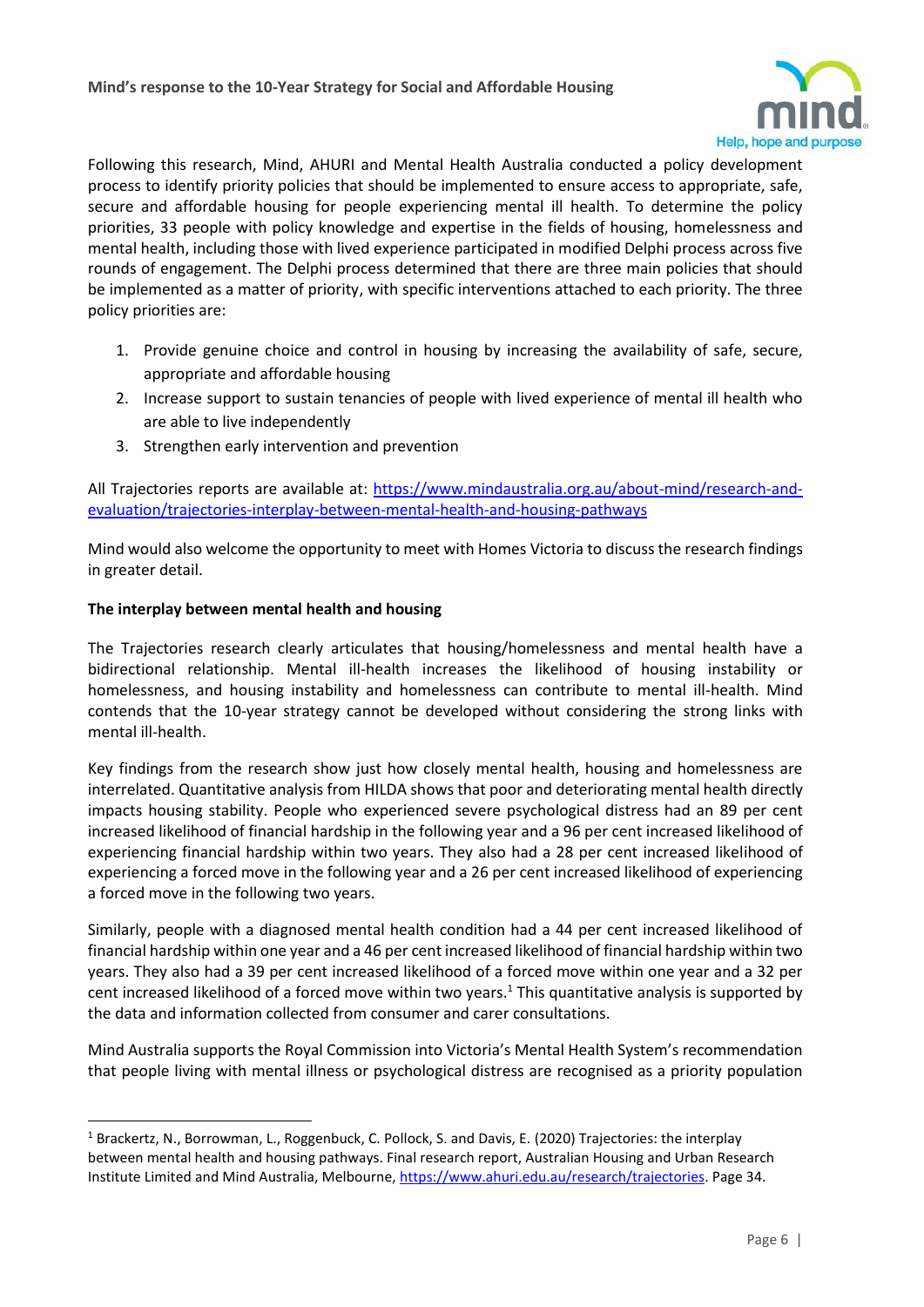

group as part of the 10-year strategy.<sup>2</sup> The Royal Commission expects that this will result in more people experiencing mental ill-health having access to social housing, in addition to the 2000 places allocated to people with a mental illness.

## **The importance of long-term public, community and affordable housing**

Mind Australia commends the Victorian Government to committing to a 10-year strategy for social and affordable housing to meet the challenge of providing Victorians with housing that is safe and secure, beyond Victoria's Big Housing Build of 12,000 more places. The strategy must commit to ongoing annual commitments of more social and affordable housing builds to reverse years of declining stock. The Royal Commission into Victoria's Mental Health System also recommended a continuation of the form and scale of investment of the Big Housing Build to "mitigate the consequences of the chronic underinvestment that has occurred in Victoria to date."

Public housing, in particular, has a protective effect on reducing risks of housing instability and homelessness.<sup>3</sup> Journeys Home data, analysed in the Trajectories research, provided strong evidence that public housing tenants were 10 per cent less likely to enter homelessness compared to private renters. <sup>4</sup> This is supported by consumers who were interviewed for the research. Public housing often provided a sense of stability for consumers and gave them the space to focus on their mental health and other aspects of their lives.<sup>5</sup>

The Trajectories research found that having a place to live, that was stable and not considered transitional, provides the foundation for people to recover. The Trajectories research developed a conceptual framework for determining the pathways of groups of individuals. The analyses demonstrated that experiences could be characterised by five major pathways through housing and mental health services and systems. These Trajectories are:

- Excluded from help characterised by a lack of access to housing or mental health care.
- Stuck without adequate support people are trapped in inappropriate housing, institutions or services due to a lack of options, choice and/or long-term pathways.
- Cycling marked by a downward spiral in which people enter into and drop out of supports repeatedly, which progressively erodes their resources.
- Stabilising people have access to secure, safe, appropriate and affordable housing, as well as ongoing mental health support.
- Well-supported people have the type of housing and level of care that aligns with their individual capacity and needs.<sup>6</sup>

The evidence shows that sustained access to safe, secure, appropriate and affordable housing, acts as one of the 'circuit breakers' which enables people to move from the bottom three trajectories to the more positive trajectories of 'stabilising' and 'well supported'. However, it is when people had long-term housing and ongoing appropriate mental health support that they were able to find wider enjoyment in

 $\overline{a}$ 

<sup>2</sup> Recommendation 24, page 399

<sup>3</sup> Brackertz, N., Borrowman, L., Roggenbuck, C. Pollock, S. and Davis, E. (2020) Trajectories: the interplay between mental health and housing pathways. Final research report, Australian Housing and Urban Research Institute Limited and Mind Australia, Melbourne, [https://www.ahuri.edu.au/research/trajectories.](https://www.ahuri.edu.au/research/trajectories)

<sup>4</sup> Ibid, page 49

<sup>5</sup> Ibid, page 76

<sup>&</sup>lt;sup>6</sup> For a detailed explanation of these trajectories, please see page 52 of the Final Research Report.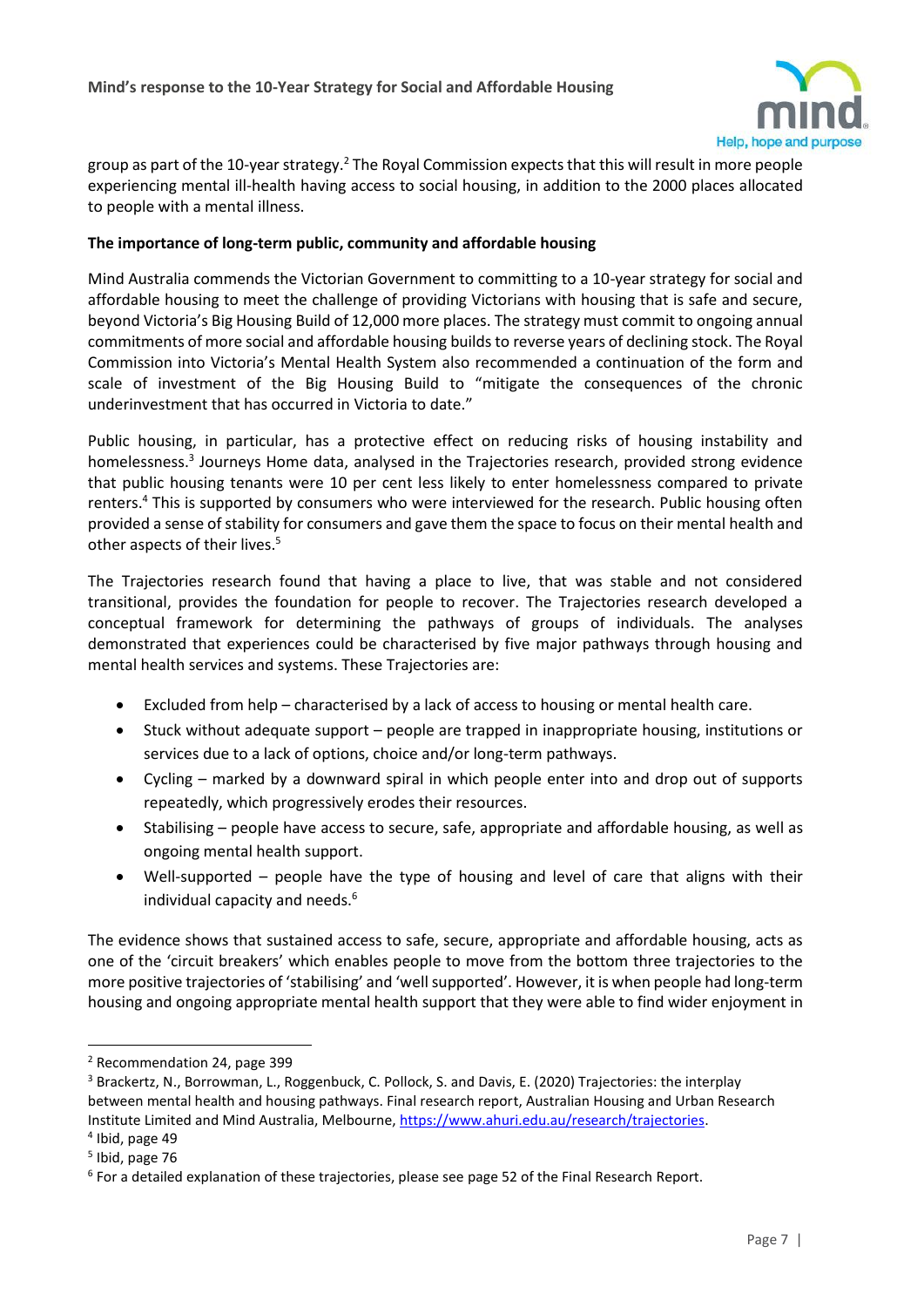

their lives and participate in meaningful activities. It is the availability of psychosocial supports that are personalised and adaptable to the person's needs that are essential to their recovery. Without it, people experiencing mental ill-health will continue to cycle through homelessness services, acute health services (hospitals) and the justice sector. Access to long-term housing and support provides structure and routine in their lives and enabled them to build regular social connections. It was clear that shortterm housing arrangements do not provide enough stability to enable people to focus on their mental health and start to work on their recovery. Furthermore, short-term housing and transitional housing, while providing the person with a safe place to live, created a lot of stress and anxiety about needing to find somewhere else to live in the long term.

# **Supported Housing**

 $\overline{a}$ 

In accordance of the findings from Mind's Trajectories research, the Royal Commission' into Victoria's Mental Health system, has recommended that the 2000 places allocated to people with mental illness are delivered as supported housing places. Supported housing models are effective in assisting people to recover from mental ill health, cost effective, sustain tenancies and decrease hospital usage.<sup>7</sup> Mind strongly supports this recommendation, in combination with other initiatives, to ensure people experiencing mental ill-health have access to the type and level of housing they need.

Mind encourages Homes Victoria to consider successful models such as the Housing and Support Initiative, the Housing and Support Accommodation Support Partnership and Mind's Haven Model in designing these new places. Mind would also welcome the opportunity to share our learnings from the Trajectories research and our practice wisdom to ensure supported housing models truly meet the needs of people experiencing mental ill-health.

The Commission has also recommended that housing is delivered in a variety of configurations across Victoria recognising that there is no one-size-fits-all approach to housing<sup>8</sup> and that the composition and design of these housing types should be designed through a co-design approach with people living with mental illness or psychological distress. Mind strongly supports these recommendations to enable people to have choice and control over their housing situation.

The Royal Commission has suggested that the 'support' component is provided by Area Mental Health and Wellbeing Services (which are expected to transition to being jointly delivered by clinical organisations and NGOs in line with the Royal Commission's recommendations<sup>9</sup>) and must be flexible and recovery-oriented. In doing so, it also commented that most people who have this level of need *should* have access to the NDIS, given the intensive treatment, care and support they require.<sup>10</sup> People with psychosocial disability have encountered several difficulties accessing the NDIS including the eligibility criteria not being suitable for the changing nature of psychosocial disability, the overwhelming application process and long waits for application outcomes.<sup>11</sup> The Royal Commission has recommended that the Victorian Government should work to establish an agreement with the Commonwealth

 $7$  Brackertz, N. (2021) Trajectories: the interplay between mental health and housing pathways. Policy priorities for better access to housing and mental health support for people with lived experience of mental ill health and housing insecurity, Australian Housing and Urban Research Institute Limited for Mental Health Australia and Mind Australia, Melbourne, https://www.ahuri.edu.au/research/trajectories.

<sup>8</sup> Pollock, S., Davis E., Cocks N., Baumgartel G., Egan, R. (2020) Trajectories: the interplay between mental health and housing pathways. Report for national consumer and carer consultations, Australian Housing and Urban Research Institute Limited and Mind Australia, Melbourne, https://www.ahuri.edu.au/research/trajectories.

<sup>&</sup>lt;sup>9</sup> The Commission has chosen to use the word 'wellbeing' in place of the word 'psychosocial'.

<sup>&</sup>lt;sup>10</sup> Royal Commission into Victoria's Mental Health System, Volume 2, page 431.

<sup>&</sup>lt;sup>11</sup> Productivity Commission Inquiry into Mental Health, page 854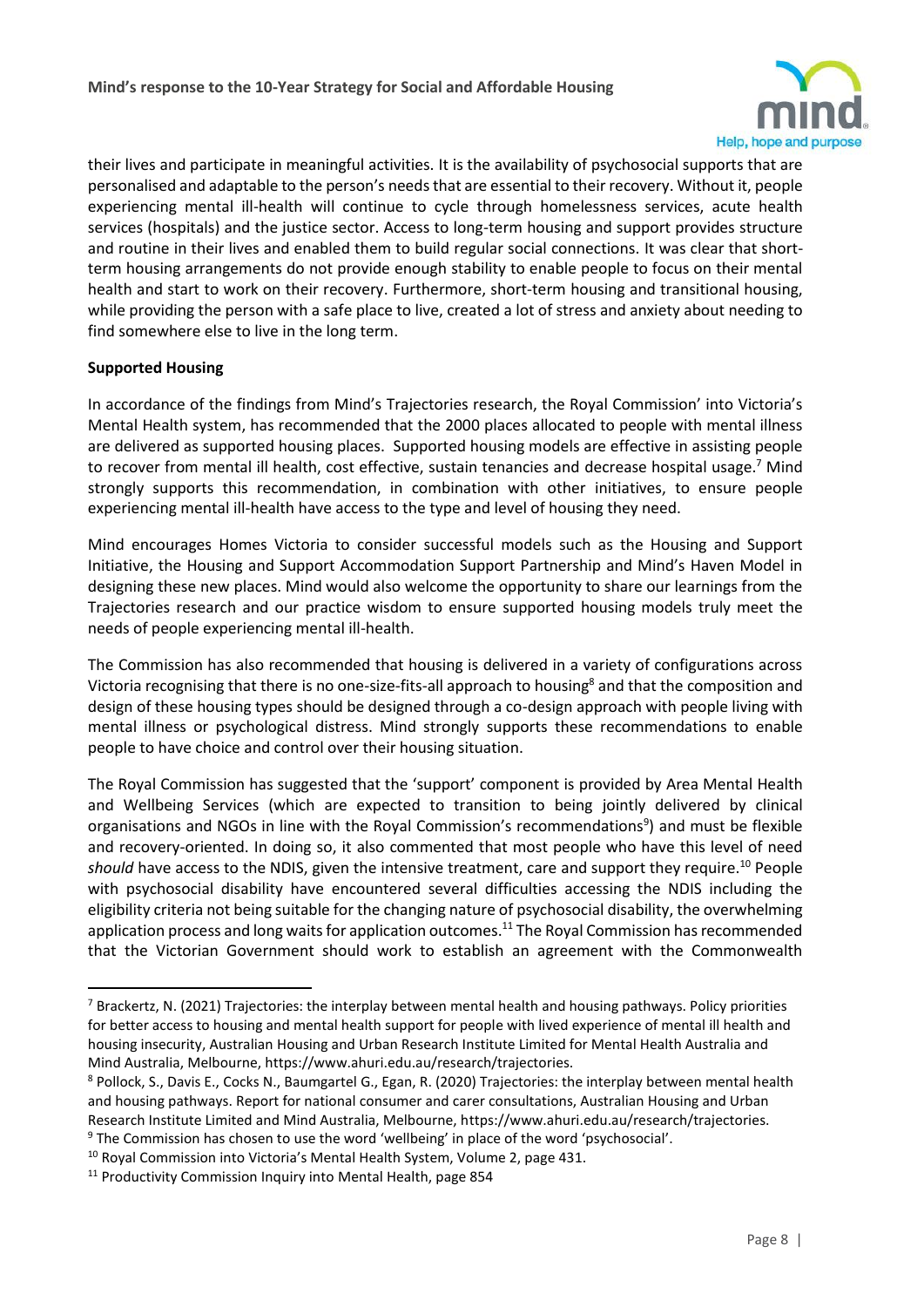

Government to enable automatic admission of all long-term supported housing residents to the NDIS. In the interim, and for people who are not able to access the NDIS, the Victorian Government will continue to provide the requisite level of clinical and wellbeing supports.

Mind is supportive of people being assisted to access the NDIS and we have contributed to many inquiries and consultations to improve the eligibility requirements for people with psychosocial disability. As an NDIS provider, we support the scheme and are committed to working with the Government and the NDIA to ensure it meets the needs of the people we support. However, we remain concerned about eligibility requirements and recent trends in reduced funding. Recent funding restrictions have reduced the allocation to Supported Independent Living packages for eligible participants. <sup>12</sup> Therefore, a reliance on the NDIA to fund the totality of the 'support' needs of people who require supported housing risks not being able to meet their ongoing requirements. The Victorian and Commonwealth Government's must reach agreement on a sustainable solution to ensure the longterm funding of supported housing.

# **Specific housing needs of Aboriginal people**

As part of the Trajectories research, Mind Australia conducted community consultations with 57 Aboriginal and Torres Strait Islander people across Australia, including consultations with seven people in Melbourne.<sup>13</sup> Underpinned by a sound evidence base, the report from the research serves as an essential guide to ensure housing services and supports meet the specific needs of Aboriginal and Torres Strait Islander people and we urge Homes Victoria to consider this at the outset in the design of the new strategy.

Interviews with participants demonstrated how the combination of a lack of safe and secure housing and mental health services and supports that are neither holistic nor culturally aligned negatively affect the lives of Aboriginal and Torres Strait Islander people who are experiencing poor mental health. The report highlighted the pressing need for meaningful and appropriate housing support that aligns with the principles and values of Aboriginal kinship and mobility. The findings reveal a misalignment between 'white' notions of mental health and housing stability and the meanings Aboriginal participants attached to their experiences of housing and wellbeing. Housing design should be responsive to the ways in which Aboriginal and Torres Strait Islander people live so that it supports their family and community organisations rather than working against them.

Whilst stressing the importance of developing policy in partnership with Aboriginal and Torres Strait Islander people, ultimately, systems and services should be designed in ways that provide Aboriginal and Torres Strait Islander people with control over their lives and a sense of safety and belonging. Therefore, greater community engagement and co-design in policy and program development is imperative.

 $\overline{a}$  $12$  Morton, R, (2020) How the NDIA is devaluing disability, The Saturday Paper, https://www.thesaturdaypaper.com.au/news/politics/2020/12/12/how-the-ndia-devaluingdisability/160769160010861#hrd

<sup>13</sup> Pollock, S., Davis E., Clifton, E., Davis V., Firebrace, S., Williams, G. (2020) *Trajectories: the interplay between housing and mental health pathways. Report from Aboriginal and Torres Strait Islander consultations*, Australian Housing and Urban Research Institute Limited and Mind Australia, Melbourne, https://www.ahuri.edu.au/ research/research-papers/trajectories.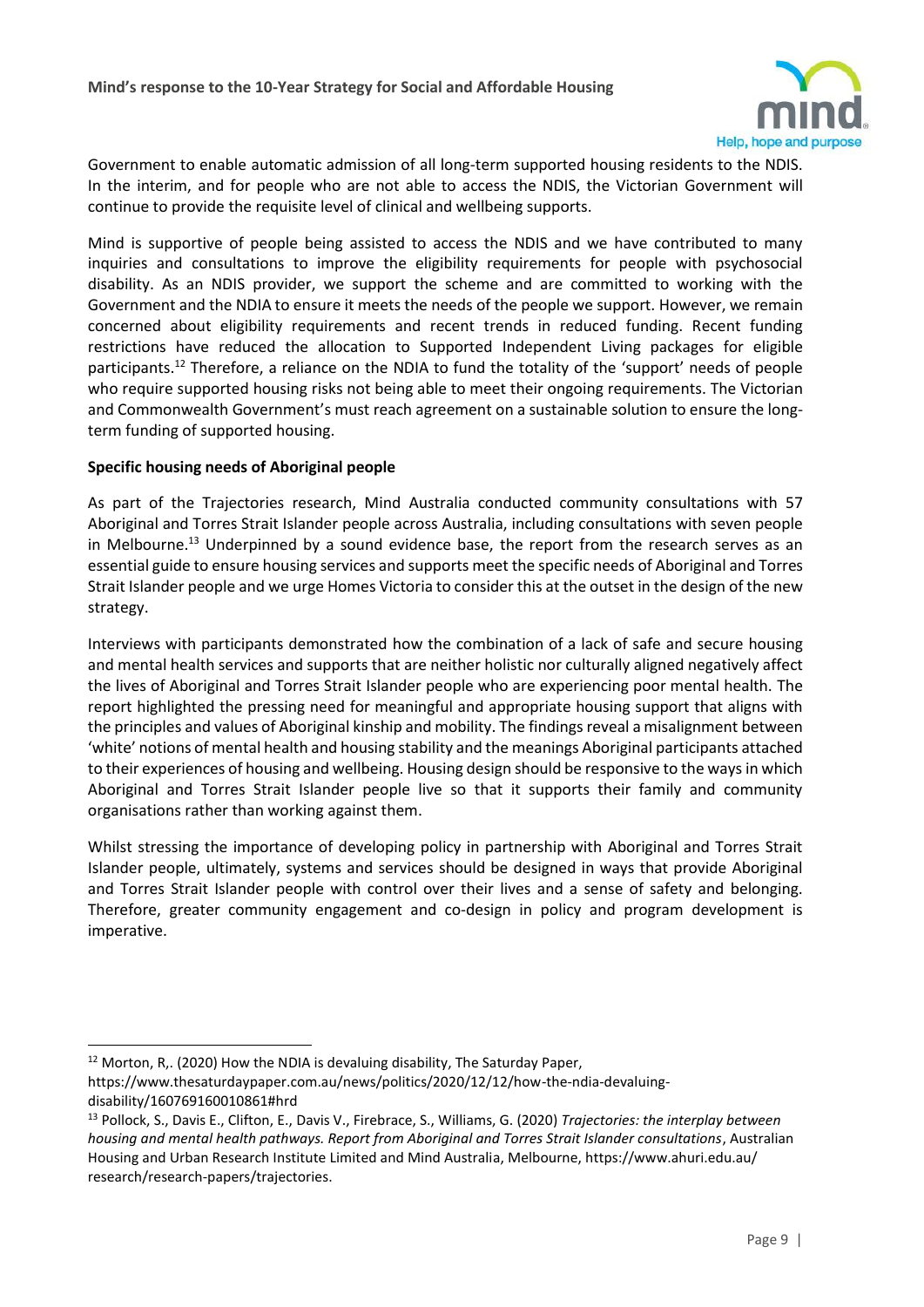

This research suggests that government policymakers and service providers should:

- Work to provide culturally safe tenancy support that is responsive to Aboriginal and Torres Strait Islander peoples' family obligation systems.
- Understand the lack of housing as a systemic problem that has a flow-on effect on other areas of life. This has specific cultural implications for Aboriginal and Torres Strait Islanders where housing insecurity creates widescale unsafety and prevents people from being able to live well
- Provide access to housing that is flexible and responsive to people's needs, so that they can move to take care of family, receive culturally appropriate mental health support or escape from a situation where they are unable to thrive.
- Reduce housing waiting periods. Research participants highlighted that long waiting times caused them stress and many were forced to live in unsafe or unsuitable situations while they awaited a public housing place. Some participants said the stress of their living situation tipped them into significant ill health and even hospitalisation. The Victorian Government and contracted service providers should prioritise reducing the length of time it takes people to access public housing, especially for those who have children and/or caring responsibilities.
- Pay attention to what is required for Aboriginal people to have sufficient control over their lives and a sense of safety and belonging – so they can recover and live well. This includes embracing the leadership and contributions of Aboriginal and Torres Strait Islander people.

In developing the 10-year strategy Mind urges Homes Victoria to consult closely with the Aboriginal community to ensure housing will be holistic and culturally safe for community and will reduce, rather than entrench, exclusion from housing. Homes Victoria must pay significant attention to the language and meaning as described by Aboriginal and Torres Strait Islander people. In conducting the research, it was found that there are significant differences Aboriginal and Torres Strait Islander and mainstream, or 'white' understandings of what it means to have a home and to be homeless. Aboriginal and Torres Strait Islander people's space, privacy and autonomy should be greatly respected and Homes Victoria should take the time to understand fully what is meant by their descriptions of their problems and preferred ways of moving forward while developing this strategy.

# **Young people**

l

Homes Victoria should also consider the unique needs of young people who require housing supports. Young people experiencing homelessness are more likely to experience mental health issues, disengage from education, lose informal support networks and engage in substance misuse.<sup>14</sup>

Young people experience a unique set of circumstances related to their developmental life stage, including the fact that many serious mental illnesses first emerge when people are in their mid-teens to mid-twenties. <sup>15</sup> It is difficult for young people to secure private rentals, due to affordability and a lack of tenancy history. There is a lack of funding for outreach support to assist people find accommodation and young people are unlikely to be eligible for accommodation support through the NDIS.

<sup>14</sup> Royal Commission into Victoria's Mental Health System, Volume 2, page 434

<sup>15</sup> Brackertz, N., Borrowman, L., Roggenbuck, C. Pollock, S. and Davis, E. (2020) Trajectories: the interplay between mental health and housing pathways. Final research report, Australian Housing and Urban Research Institute Limited and Mind Australia, Melbourne, [https://www.ahuri.edu.au/research/trajectories.](https://www.ahuri.edu.au/research/trajectories) Page 81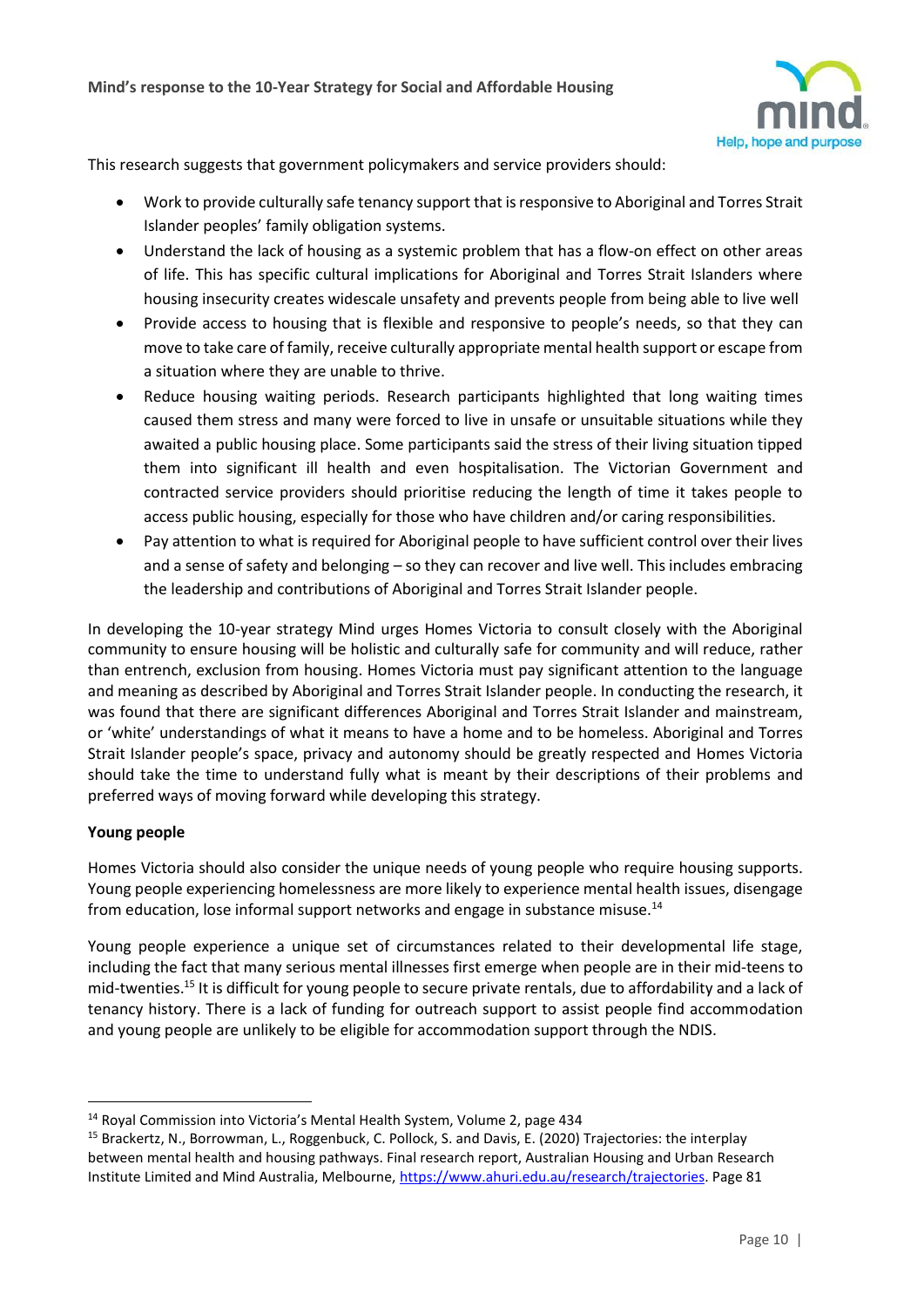

The Trajectories research shows that effective early interventions coupled with social inclusion supports housing security for youth in mental health recovery by opening up access to a raft of informal community resources.<sup>16</sup> If youth homelessness is not prevented or effectively addressed early on, this can lead to a life of insecure housing and homelessness. Similarly, early intervention in mental health episodes is also crucial for recovery. For young people exiting out of home care and young people exiting mental health residential care, there is a significant lack of affordable, safe and secure housing options. This can result in young people exiting these service systems into homelessness or unstable, unaffordable and unsafe accommodation.

The Royal Commission has recommended that the Victorian Government invest in a further 500 new medium-term supported housing places for young people who are living with mental illness or psychological distress and experiencing unstable housing or homelessness. Mind supports this initiative, and recommends that Homes Victoria develops a comprehensive plan for transition arrangements.

## **Further considerations for the strategy**

In recognition that there is no one-size fits all approach to housing, the social and affordable housing strategy should not be considered in isolation from other solutions which may be best for the person experiencing housing instability.

Improved tenancy support for people experiencing mental ill-health is an important area that the strategy should consider, as it will assist people to stabilise their housing and prevent them from experiencing homelessness. Both the Productivity Commission inquiry into Mental Health and the Victorian Royal Commission have recognised the need for improved access to tenancy support.

When people become unwell and experience an episode of mental ill-health, it can often impact their ability to maintain their tenancy. As quantitative data from the Trajectories research shows, people are much more likely to experience a forced move if they have a mental health condition or experience psychological distress than others. Reasons for forced moves include eviction, the property becoming unavailable, problematic drug or substance use, housing stress, health problems, relationship breakdown, unemployment, or being required to move between public housing properties. Tenancy support should include help maintaining a tenancy, such as budgeting, tenancy advice, resolving rent arrears and assistance to improve a person's financial situation such as help to find employment.

Stigma and discrimination towards those experiencing mental ill-health by landlords and real estate agents is a significant issue. Both Real Estate Agents and social housing managers should receive mental health training to understand the effect mental illness has on people's ability to maintain a tenancy.

# **Important features of affordable housing**

 $\overline{a}$ 

In keeping with a person-centred approach, important features of affordable housing should be considered only in terms of what is valued by the person living there. Lived experience expertise is essential in determining the location and design of housing and support. People have the right to live in communities of their choosing where they feel connected, safe and have hope for the future. Our Trajectories research showed that people knew what type of housing was suitable for them, however, it also indicated some common features which should be considered, in addition to specific design features to accommodate individual needs. These include:

<sup>&</sup>lt;sup>16</sup> Brackertz, N., Borrowman, L., Roggenbuck, C. Pollock, S. and Davis, E. (2020) Trajectories: the interplay between mental health and housing pathways. Final research report, Australian Housing and Urban Research Institute Limited and Mind Australia, Melbourne, [https://www.ahuri.edu.au/research/trajectories.](https://www.ahuri.edu.au/research/trajectories) Page 82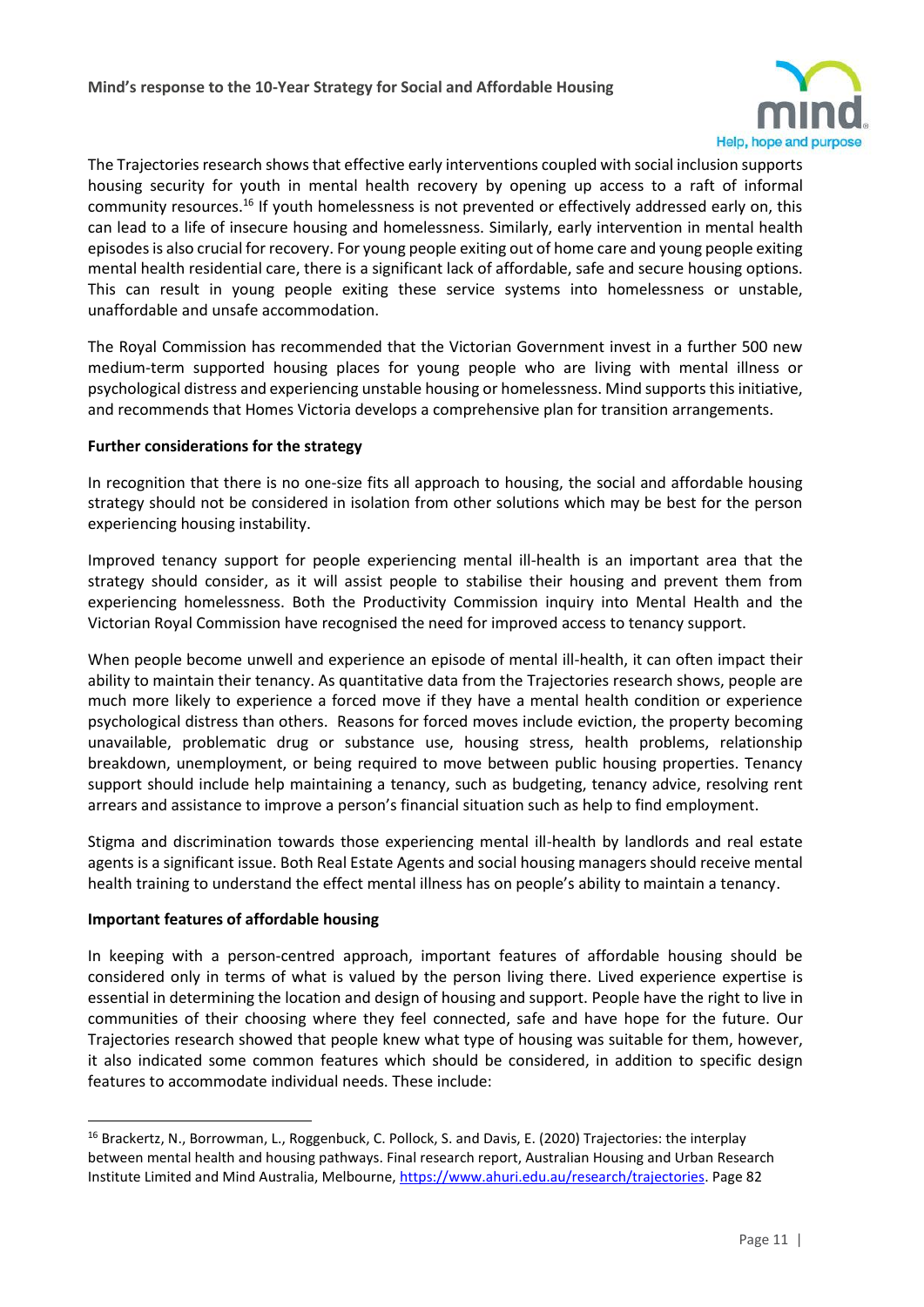

- Being able to accommodate pets. Having a pet in the home can provide significant support to a person with mental ill-health. They help them to get out of the house, go for a walk and engage with the community.
- Connection to nature. Many participants in the Trajectories research expressed a desire for their housing to enable them to connect to nature more, such as having a garden, getting sunlight or having access to nature in the neighbourhood.
- Being located in communities that people want to live in

## **Engagement**

The Sector Consultation Paper has sought input on how best to ensure the views of people who need and use social and affordable housing are gathered. We strongly support Homes Victoria seeking the views of not only people who use social and affordable housing now, but also people at risk of requiring these services in the future. Homes Victoria should consider the groups of people who are vulnerable to housing instability and thoroughly interview them to ensure their input. This should of course include people experiencing mental ill-health.

Mind encourages Homes Victoria to undertake lengthy interviews with participants, rather than short surveys. Our experience undertaking the Trajectories research demonstrates that we wouldn't have been able to gather the wealth of knowledge without allocating time to discuss their experiences at length.

#### **Conclusion**

The Trajectories research and our practice experience research clearly concludes that housing and mental health are clearly linked and cannot be considered in isolation from each-other.

Homes Victoria should not develop its 10-year Strategy for Social and Affordable Housing without a specific focus on the needs of people experiencing mental ill-health who need or are at risk of requiring social and affordable housing. We also suggest that Aboriginal people and young people should have their unique needs addressed as part of this strategy to ensure that people are provided choice and control to lead contributing lives.

We would welcome the opportunity to meet with Homes Victoria to further inform the new strategy.